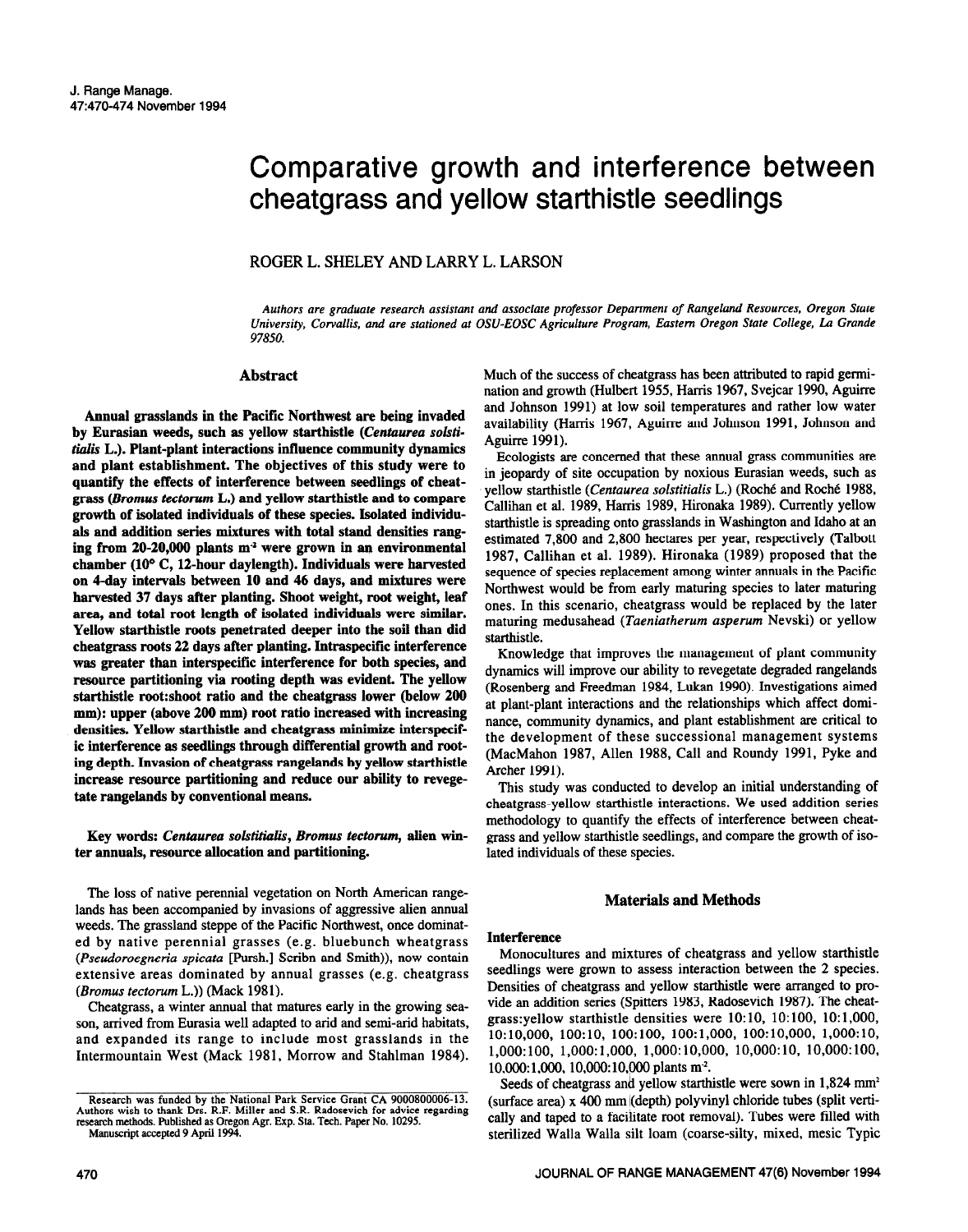Haploxeroll; A horizon) soil. Moisture was added to the soil and allowed to equilibrate to field capacity. No additional watering took place during the study. Seeds were broadcast then manually arranged until a uniform seed distribution was achieved. A small amount  $\ll 2$ mm depth) of dry soil was **used to** cover the seeds. Tubes were arranged in a randomized-complete-block design with 4 replications and 16 tubes per block in an environmental chamber (IO'C, 12-hour daylength, 500 uE m<sup>2</sup> sec<sup>1</sup> spectral light). Plants were harvested 37 days after planting.

Sampling involved manually rinsing soil from roots and measuring primary root penetration. Five individual root systems for each species (2 root systems at lowest density) were extracted from each tube, separated from shoots, divided into upper (O-200 mm) and lower (>200 mm) portions, measured for total length (cm) using a root length scanner (Comair Corp., Melbourne, Australia), and then dried to a constant weight (48 hours, 60° C) and weighted (mg). Leaf material was scanned for surface area (cm<sup>2</sup>) (Licor-3100 with conveyor belt, LI-COR, Inc., Lincoln, Neb.), dried to a constant weight (48 hours, 6O'C) and weighted (mg).

Addition series data were incorporated into multiple linear stepwise regression models (least squares) using SPSSPC+ procedures (SPSS., Chicago, Ill.) of the form:

$$
V_c = B_{co} + B_{cc} \log N_c + B_{cy} \log N_y
$$
  

$$
V_v = B_{vo} + B_{vv} \log N_v + B_{vc} \log N_c
$$

where  $V_c$  and  $V_v$  were the average per plant growth response for cheatgrass and starthistle, respectively, and  $N_c$  and  $N_v$  were their density. Regression coefficients  $B_{\rm co}$  and  $B_{\rm vo}$  estimate the maximum response of each variable for an isolated individual. Negative and/or nonsignificant intercepts are reported. They are considered to be estimates of values outside the range of the regression plane (Spitters 1983, Rejmanek et al. 1989), or random errors (Pantone and Baker 1991).

The regression coefficients  $B_{cc}$  and  $B_{yy}$  estimate intraspecific interaction, and  $B_{cy}$  and  $B_{yc}$  estimate interspecific interation. The ratios  $B_{cc}$ : $B_{cv}$  and  $B_{vv}$ : $B_{vc}$  determine the relative influence of each species on the variable response. For example, a  $B_{cc}$ :  $B_{cy}$  ratio of 2 suggests that cheatgrass has twice the influence upon itself in determining the variable response when compared to yellow starthistle. Zero was used for all non-significant coefficients in the regression model, and a constant of 0.0001 was used for ratio calculations (Roush 1988).

The  $[B_{cc}B_{cy}:B_{yc}B_{yy}]$  double ratio was used to determine the partitioning of resources between species (Spitters 1983, Connolly 1986, Joliffe 1988). Deviations from unity indicate increased resource partitioning (niche separation). The coefficient of determination  $(R^2)$  values were calculated to indicate the proportion of the variability associated with the dependent variable ( $V_c$  or  $V_y$ ) that was accounted for by plant density  $(N_c \text{ and } N_y)$ .

Scatterplots of the residuals vs. standardized predicted values were used to determine the homogeneity of variances and the degree of model fit. The t-tests ( $P \le 0.05$ ) were used to determine significance of regression coefficients.

## **Individual Growth of Isolated Plants**

Seeds of cheatgrass and yellow starthistle were pregerminated and 4 seedlings were transplanted into polyvinyl chloride tubes for each of 10 harvest dates (46 days duration, 4 days harvest interval initiated on day 10). Tube surface area was increased with harvest date to insure minimal restriction of root growth (Table 1). Tube length was a constant 800 mm. Tubes were prepared following procedures described in the interference study. Tubes were arranged in a randomized-complete-block design with 5 replications and 10 tubes of

#### **Table 1. Surface area of PVC tubes' at each harvest.**

| Time from | Tube surface  |  |
|-----------|---------------|--|
| planting  | area          |  |
| Days      | $-(mm)$ - - - |  |
| 10        | 50.6          |  |
| 14        | 50.6          |  |
| 18        | 202.7         |  |
| 22        | 202.7         |  |
| 26        | 456.0         |  |
| 30        | 810.7         |  |
| 34        | 1,266.7       |  |
| 38        | 1,824.1       |  |
| 42        | 1,824.1       |  |
| 46        | 1,824.1       |  |

**'Tube length was 8OOmm.** 

each species per block, and placed into an environmental chamber (10 $^{\circ}$ C, 12-hours daylength, 500 uE m<sup>2</sup> sec<sup>-1</sup> spectral light). Plants were transplanted on day 1 of the experiment and thinned to a single individual on day 5. Sampling procedures followed those described for the interference study, with the exception that upper and lower root portions were not separated. Data were analyzed using ANOVA (SPSS., Chicago, Ill.); Fisher's protected L.S.D. (P<0.05) mean comparisons are presented (Peterson 1985).

## **Results**

#### **Interference**

Intraspecific interference was more important than interspecific interference for the prediction of plant weight (Tables 2 and 3). The influence of cheatgrass density on total cheatgrass weight was 2 times greater than the influence of yellow starthistle density. Similarly, yellow starthistle density was twice as important as cheatgrass density in the prediction of total yellow starthistle weight. Shoot weight and leaf area (data not shown) had a similar interference pattern (Tables 2 and 3). In both cases, cheatgrass density was about 1.5 times more important than yellow starthistle density in the prediction of cheatgrass response, and yellow starthistle density was

**Table 2.** Multiple **regression analysis' for the prediction of cheatgrass total plant weight (mg), shoot weight, and root weight using plant densities.\*** 

| Dependent<br>variable                         | $B_{c0}$        | $B_{cc}$                 | $B_{cy}$          | $B_{cc}$ / $B_{cy}$ | $R^2$ |  |
|-----------------------------------------------|-----------------|--------------------------|-------------------|---------------------|-------|--|
| Total plant<br>weight (mg)                    | 41.82<br>(3.01) | $-6.26$<br>(0.82)        | $-3.07$<br>(0.60) | 2.04                | 0.69  |  |
| Shoot weight (mg)                             | 28.49<br>(2.60) | -4.07<br>(0.72)          | $-2.90$<br>(0.52) | 1.40                | 0.58  |  |
| Root weight (mg)                              | 12.96<br>(0.89) | $-2.19$<br>(0.28)        | 0<br>(NS)         | $\infty$            | 0.56  |  |
| Upper root<br>weight (mg)<br>$(0-200$ mm)     | 12.73<br>(0.80) | $-2.24$<br>(0.22)        | $-0.44$<br>(0.16) | 5.08                | 0.71  |  |
| Lower root<br>weight (mg)<br>$( > 200$ mm $)$ |                 | No significant variables |                   |                     |       |  |

 $V_C = D_{CO} + D_{CC}$  tog  $N_C + D_{CY}$  fog  $N_T$ <br>The intercept  $B_{CO}$ , estimated the weight of an isolated cheatgrass seedling. Intraspecific<br>interference for cheatgrass is measured by the regression coefficient  $B_{CC}$ , and interspe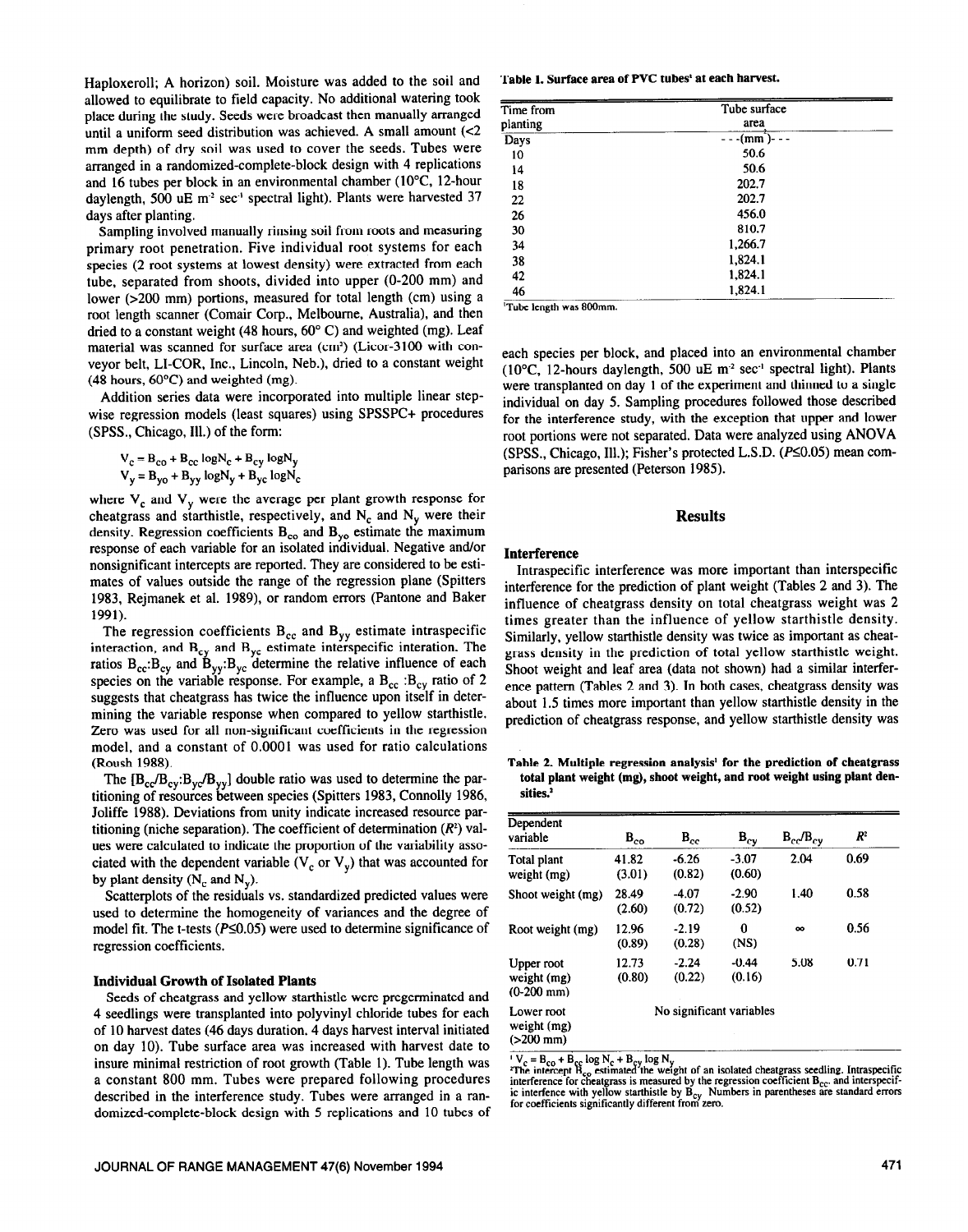Table 3. Multiple regression analysis' **for the prediction of yellow startbistle total plant weight (mg), shoot weight, and root weight using plant densities?** 

| Dependent<br>variable                        | $B_{\gamma o}$  | $B_{yy}$          | $B_{yc}$                 | $B_{yy}/B_{yc}$ | $R^2$ |
|----------------------------------------------|-----------------|-------------------|--------------------------|-----------------|-------|
| Total plant<br>weight (mg)                   | 34.56<br>(2.69) | $-5.30$<br>(0.75) | $-2.69$<br>(0.55)        | 1.97            | 0.62  |
| Shoot weight (mg)                            | 25.45<br>(2.33) | $-4.27$<br>(0.65) | $-2.00$<br>(0.47)        | 2.14            | 0.58  |
| Root weight (mg)                             | 9.11<br>(0.67)  | $-1.03$<br>(0.19) | $-0.69$<br>(1.37)        | 1.49            | 0.55  |
| Upper root<br>weight (mg)<br>$(0-200$ mm $)$ | 7.29<br>(0.60)  | $-0.89$<br>(0.17) | $-0.65$<br>(0.12)        | 1.37            | 0.56  |
| Lower root<br>weight (mg)<br>$( > 200$ mm)   |                 |                   | No Significant Variables |                 |       |

 $\gamma_y = B_{y0} + B_{yy} \log N_y + B_{yc} \log N_c$ <br>The intercept  $B_{y0}$  estimated the weight of an isolated yellow starthistle seedling.<br>Intraspecific interference for yellow starthistle is measured by  $B_{yy}$  and interspecific<br>interference

about twice as important as cheatgrass density in predicting yellow starthistle response.

Increasing plant densities were associated with decreasing root weight for both species in the upper portion of the soil profile (Tables 2 and 3). Cheatgrass density had 5 times the influence of yellow starthistle density on cheatgrass root weight (O-200 mm). In contrast, yellow starthistle density was 1.37 times greater than cheatgrass density in influencing yellow starthistle root weight (O-200 mm). At soil depths below 200 mm, root weight was not associated with plant density for either species.

The prediction of cheatgrass root length suggests that intraspecific interference was greatest in the upper rooting zone (3.97) (Table 4).

Table 4. Multiple **regression analysis' for the prediction of cheatgrass and yellow starthistle on the total root length (cm), upper root length, and lower root length using plant densities.'** 

| Dependent                                    |                   |                                     |                            |                     |                 |
|----------------------------------------------|-------------------|-------------------------------------|----------------------------|---------------------|-----------------|
| variable                                     | $B_{co}$          | $\mathbf{B}_{\mathrm{cc}}$          | $B_{cy}$                   | $B_{cc}$ / $B_{cv}$ | $R^2$           |
| Cheatgrass                                   |                   |                                     |                            |                     |                 |
| Total root length (cm)                       | 502.24<br>(44.47) | -47.27<br>(12.42)                   | $-53.92$<br>(9.00)         | 0.88                | 0.53            |
| Upper root length (cm)<br>$(0-200$ mm)       | 507.30<br>(41.45) | $-89.34$<br>(11.53)                 | $-22.52$<br>(8.40)         | 3.97                | 0.60            |
| Lower root length (cm)<br>$( > 200$ mm)      | 0<br>(NS)         | 8.58<br>(3.55)                      | 7.80<br>(2.63)             | 1.10                | 0.24            |
| Dependent<br>variable                        | $B_{yo}$          | $\mathbf{B}_{\mathbf{y}\mathbf{y}}$ | $\mathbf{B}_{\mathbf{yc}}$ | $B_{VV}/B_{VC}$     | $\mathcal{R}^2$ |
| Yellow starthistle<br>Total root length (cm) | 509.02<br>(55.92) | $-89.67$<br>(18.02)                 | 0<br>(NS)                  | $\infty$            | 0.35            |
| Upper root length (cm)<br>$(0-200$ mm)       | 45.42<br>(55.29)  | $-72.02$<br>(15.34)                 | $-28.27$<br>(11.19)        | 2.54                | 0.39            |
| Lower root length (cm)<br>$( > 200$ mm)      | 12.45<br>(21.27)  | $-17.82$<br>(6.87)                  | 0<br>(NS)                  | $\infty$            | 0.13            |

Cheatgrass  $V_c = B_{co} + B_{cc} \log N_c + B_{cy} \log N_v$ <br>Yellow starthistle  $V_y = B_{y0} + B_{yy} \log N_v$ <br>The intercepts  $B_{co}$  and  $B_{vy}$  estimated the root length of an isolated individual.<br>Intraspecific interactions for cheatgrass and yellow sta and  $B_{\rm v}$ , regression coefficients, and the interspecific interactions by the  $B_{\rm ev}$  and  $B_{\rm v}$  and  $B_{\rm v}$  regression coefficients, respectively. Numbers in parentheses are standard errors for coefficients signif

**Table 5. Multiple regression analysis' for the prediction of cheatgrass**  and yellow starthistle root:shoot (mg mg<sup>1</sup>), root length:leaf surface **area (cm cm3, and lower:upper root length ratios (cm cm'5 using plant densities?** 

| Dependent<br>variable  | $B_{co}$                   | $B_{cc}$                 | $B_{cy}$                   | $B_{cc}/B_{cv}$     | R <sup>2</sup> |
|------------------------|----------------------------|--------------------------|----------------------------|---------------------|----------------|
| Cheatgrass             |                            |                          |                            |                     |                |
| Root:shoot             | 0                          | 0                        | $-0.26$                    | 0                   | 0.32           |
|                        | (NS)                       | (NS)                     | (0.06)                     |                     |                |
| Root length: leaf area | 0                          | 49.29                    | 0                          | $\infty$            | 0.13           |
|                        | (NS)                       | (18.93)                  | (NS)                       |                     |                |
| Lower:upper            | $-0.47$                    | 0.22                     | 0.06                       | 3.81                | 0.55           |
|                        | (0.11)                     | (0.03)                   | (0.02)                     |                     |                |
| Dependent              |                            |                          |                            |                     |                |
| variable               | $\mathbf{B}_{\mathbf{yo}}$ | $B_{yy}$                 | $\mathbf{B}_{\mathbf{yc}}$ | $B_{VV}$ / $B_{VC}$ | R <sup>2</sup> |
| Yellow starthistle     |                            |                          |                            |                     |                |
| Root:shoot             | 0                          | 0.19                     | 0                          | $\infty$            | 0.31           |
|                        | (NS)                       | (0.04)                   | (NS)                       |                     |                |
| Root length:leaf area  | 392.40                     | $-109.48$                | 178.29                     | $-0.61$             | 0.33           |
|                        | $(207.33)^3$               | $(57.50)^3$              | (42.00)                    |                     |                |
| I awerunner            |                            | No Significant Variables |                            |                     |                |

Lower:upper<br>
Cheatgrass  $V_c = B_{co} + B_{cc} \log N_c + B_{cy} \log N_v$ <br>
Yellow starthistle  $V_y = B_{yo} + B_{xy} \log N_c$ <br>
Yellow starthistle  $V_y = B_{yo} \log N_c$ <br>
The intercepts  $B_{cy}$  and  $B_{yo}$  estimated the root length of an isolated individual.<br>
Intraspe р<br>11 the statement are measured by the  $B_{cy}$  and  $B_{yc}$  bers in parentheses are standard errors for  $\mathcal{L}^{\text{max}}$  $\mathbf{r}$  $\frac{1}{2}$   $\frac{p}{20.06}$ 

Decreasing root length (total and upper) was associated with increased cheatgrass density. Intraspecific interference decreased yellow starthistle root length (Table 4). Cheatgrass density decreased yellow starthistle upper root length.

Increasing cheatgrass density was associated with increases in the cheatgrass root 1ength:leaf area and 1ower:upper root length ratios (Table 5). However, increasing yellow starthistle density was associated with a decrease in cheatgrass root:shoot ratios. Mean comparisons ( $P\leq 0.05$ ) of cheatgrass root length:leaf area ratios showed that cheatgrass densities of 10,000 plants  $m<sup>2</sup>$  were necessary to achieve a significant ratio increase (data not shown).

Yellow starthistle root 1ength:leaf area ratio was influenced by intraspecific and interspecific interference (Table 5). Increases in yellow starthistle density decreased the root length: leaf area ratio of yellow starthistle. Whereas, increasing cheatgrass density increased the yellow starthistle root 1ength:leaf area ratio. Lower:upper root length ratios for yellow starthistle were not associated with either yellow starthistle or cheatgrass density.

The increases in root:shoot and 1ower:upper root ratios described above were associated with detectable increases in soil depth penetration. The model fit for predicting soil depth penetration was poor. The effect of density on soil depth penetration by yellow starthistle suggests a trend of decreasing penetration with increasing yellow

Table 6. Double ratio  $(B_{cc}/B_{cv};B_{vc}/B_{vv})$  assessing the resource partitioning based on cheatgrass and yellow starthistle weight (mg).<sup>1</sup>

| Dependent<br>variable        | $B_{cc}/B_{cy}$ : $B_{yc}/B_{yy}$ |
|------------------------------|-----------------------------------|
| Total plant weight           | 4.86                              |
| Total shoot weight           | 3.10                              |
| Total root weight (0-400 mm) | $\infty$                          |
| Upper root weight (0-200 mm) | 6.98                              |
| -                            |                                   |

**'Ratio other unity indicate occurrence of resource partitioning.**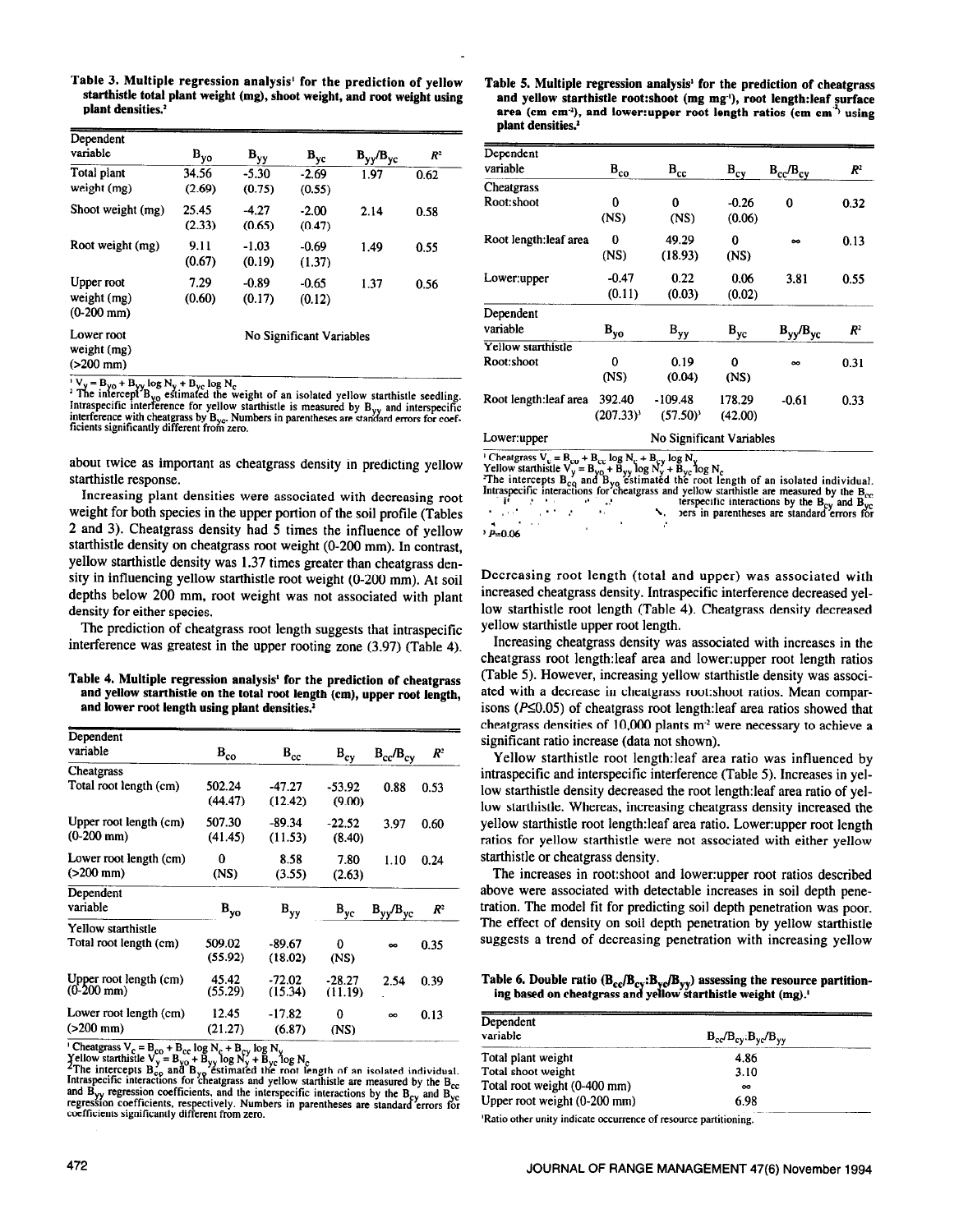| Table 7. Mean shoot weight, root weight, leaf area, total root length, and |  |  |
|----------------------------------------------------------------------------|--|--|
| root length/leaf area ratio for cheatgrass and vellow starthistle grown    |  |  |
| in isolation.                                                              |  |  |

| Days<br>from<br>planting | <b>Shoot</b><br>weight/<br>plant | Root<br>weight/<br>plant | Leaf<br>area/<br>plant | Total root<br>length/<br>plant | Root length:<br>leaf area<br>ratio |
|--------------------------|----------------------------------|--------------------------|------------------------|--------------------------------|------------------------------------|
|                          |                                  | $---(mg)----$            | (cm <sup>2</sup> )     | (c <sub>m</sub> )              | $(cm cm-2)$                        |
| 10                       | 1.12                             | 0.36                     | 0.27                   | 41                             | 164                                |
| 14                       | 2.43                             | 1.24                     | 0.55                   | 131                            | 232                                |
| 18                       | 3.59                             | 2.62                     | 0.87                   | 257                            | 299                                |
| 22                       | 7.85                             | 3.15                     | 1.61                   | 317                            | 203                                |
| 26                       | 13.19                            | 5.46                     | 3.23                   | 437                            | 140                                |
| 30                       | 27.65                            | 12.85                    | 5.77                   | 970                            | 177                                |
| 34                       | 45.00                            | 22.85                    | 9.11                   | 1,233                          | 133                                |
| 38                       | 107.48                           | 42.00                    | 16.64                  | 1.652                          | 113                                |
| 42                       | 143.38                           | 56.93                    | 22.25                  | 2.017                          | 94                                 |
| 46                       | 327.71                           | 137.81                   | 41.34                  | 3.858                          | 95                                 |
| LSD(0.05)                | 53.36                            | 13.22                    | 4.51                   | 363                            | $\ast$                             |

starthistle density (Soil depth penetration by starthistle =  $420.9 - 9.71$ log  $N_v$ ;  $R^2 = 0.10$ ). In contrast, soil depth penetration by cheatgrass increased with density increases in either species (Soil depth penetration by cheatgrass = 219.53 + 23.51 log N<sub>c</sub> + 16.31 log N<sub>v</sub>; R<sub>2</sub> = 0.20).

Coefficient of determination  $(R<sup>2</sup>)$  values ranged from 0.56 to 0.71 for each dependent variable involving weight (Tables 2 and 3). The double ratio  $[B_{cc}/B_{cy}:B_{yc}/B_{yy}]$  analysis indicates that resource partitioning occurred with respect to total plant, total shoot, total root, and upper root weight (Table 6). Ratio values ranged from 3.10 to infinity.

## **Individual Growth of Isolated Plants**

Shoot weight, root weight, leaf area, and total root length were similar for both species (Table 7). At each harvest date t-test ( $P\leq 0.05$ ) failed to show differences between species. After 34 days from planting, each parameter increased as days from planting increased, with the exception of the root length:leaf area ratio which tended to decline throughout the 46-day experiment.

Yellow starthistle had a lower initial root:shoot ratio (0.16) than did cheatgrass (0.55) (Table 8). Individual t-tests at other harvest dates failed to reveal significant differences. Yellow starthistle roots grew deeper into the soil than cheatgrass after 22 days, and penetrated almost twice as deep as cheatgrass by 46 days.

# **Discussion**

Cheatgrass and yellow starthistle seedling populations are influenced primarily by intraspecific rather that interspecific interference. The ecological importance of intraspecific interference is associated with the process of self-thinning and being a strong competitor (Aarssen 1983, Pyke and Archer 1991). Palmbald (1968) studied intraspecific density effects upon several weeds, including cheatgrass. He concluded that cheatgrass used the process of self-thinning along with plasticity to ensure a reliable seed source. The ability of cheatgrass seedlings to suppress perennial grass seedlings has been attributed to rapid growth rate and the development of a root system adapted to declining soil moisture profiles (Evans 1961, Harris 1967, Svejcar 1990, Aquirre and Johnson 1991, Johnson and Aquirre 1991). Similarly, yellow starthistle was found to be a stronger competitor than perennial pubescent wheatgrass *(Thinopyrum intermedi-*

**Table 8. Root:shoot ratios and soil depth penetration for cheatgrass and yellow starthistle grown in isolation.'** 

| Days<br>from |                    | Root:shoot ratio     |                  | Soil depth penetration |  |  |
|--------------|--------------------|----------------------|------------------|------------------------|--|--|
| planting     | <b>Cheatgrass</b>  | Starthistle          | Cheatgrass       | <b>Starthistle</b>     |  |  |
|              |                    | $---(mg mg-1) - ---$ | $---(mm)$        |                        |  |  |
| 10           | 0.55               | 0.16                 | 81               | 93                     |  |  |
| 14           | 0.65               | 0.51                 | 120              | 150                    |  |  |
| 18           | 0.85               | 0.69                 | 114              | 184                    |  |  |
| 22           | 0.38               | 0.57                 | 150              | 260                    |  |  |
| 26           | 0.38               | 0.50                 | 166              | 325                    |  |  |
| 30           | 0.52               | 0.52                 | 209              | 427                    |  |  |
| 34           | 0.54               | 0.42                 | 265              | 521                    |  |  |
| 38           | 0.47               | 0.32                 | 335              | 567                    |  |  |
| 42           | 0.50               | 0.34                 | 382              | 715                    |  |  |
| 46           | 0.43               | 0.63                 | 404              | 767                    |  |  |
|              | $LSD(0.05) = 0.22$ |                      | $LSD(0.05) = 88$ |                        |  |  |

'Mean comparisons may be made within columns or along rows.

um spp. *barbulatum* (Schur) Bark, W. & D. R. Dewey) (Prather and Callihan 1991). Yellow starthistle possesses seedling growth rates similar to cheatgrass in terms of root and shoot weight, leaf area, and root length.

Our results suggest that cheatgrass and yellow starthistle seedlings reduce interspecific interaction by partitioning resources, and that the mechanism for this partitioning is related to rooting depth (Table 8). Functional niche differentiation between plant populations and the ability of species coexistence based on rooting depth has a strong theoretical basis (Berendse 1979, Berendse 1981, Berendse 1982). Yellow starthistle roots grew to a greater soil depth than cheatgrass roots, suggesting vertical resources partitioning (e.g. soil moisture) between populations. Furthermore, yellow starthistle populations typically mature later than cheatgrass (Sheley et al. 1993, Sheley and Larson 1994). We believe that interspecific interference between cheatgrass and yellow starthistle is limited by vertical and temporal resource partitioning.

Density related plasticity was associated with increased root resource allocation. Yellow starthistle root:shoot ratio increased with increasing densities. Similar trends have been reported for other species (Berendse 1981) and for cheatgrass (Dakheel 1986). Increasing cheatgrass densities were also associated with increased cheatgrass and yellow starthistle root 1ength:leaf area ratios. Resource allocation to lower root portions (>200 mm) increased in cheatgrass as densities increased. This characteristic should serve to stabilize populations and reduce the number of non-reproducing individuals during drought conditions.

Knowledge of resource partitioning can enhance efforts to revegetate degraded rangelands (Pyke and Archer 1991). Selection of plants having contrasting above and below ground allocation patterns, in particular at seedling and juvenile stages, augment resource partitioning, and the probability of niche separation. The invasion by yellow starthistle into cheatgrass dominated rangeland also represents resource partitioning. However, in this case, resource partitioning in conjunction with population plasticity will likely decrease our ability to revegetate rangelands by conventional means.

## **Literature Cited**

**Aarssen, L.W. 1983.** Ecological combining ability and competitive combining ability in plants: Toward a general evolutionary theory of coexistence in systems of competition. Amer.. Natur. 122:707-731.